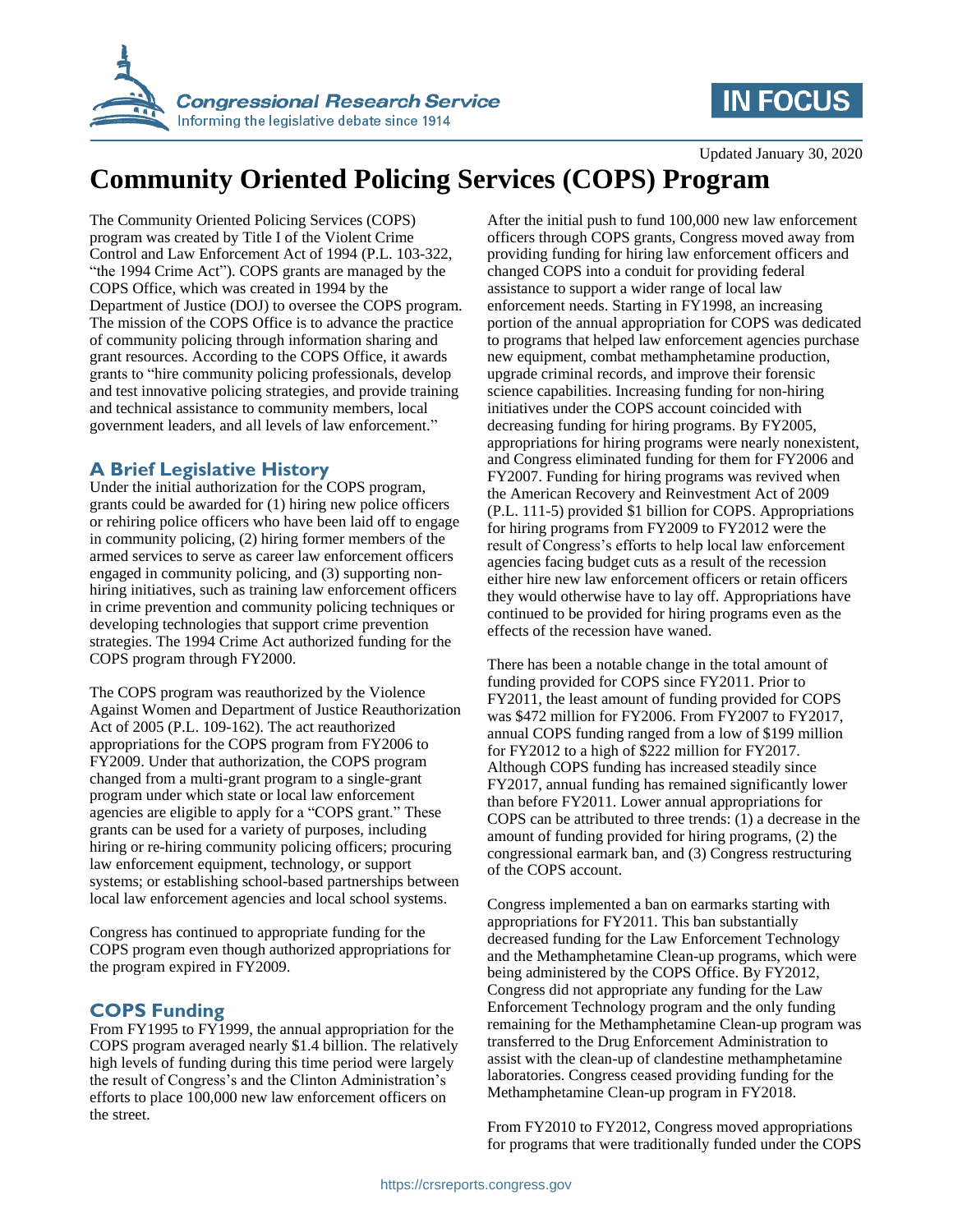account—such as Project Safe Neighborhoods, DNA backlog reduction initiatives, Paul Coverdell grants, offender reentry programs, the National Criminal History Improvement program, and the Bulletproof Vest Grant program—to the State and Local Law Enforcement Assistance (S&LLEA) account. Programs funded under the S&LLEA account are administered by the Office of Justice Programs (OJP). Prior to the programs being moved to the S&LLEA, appropriations for them were transferred from COPS to OJP for administration. In general, from FY2001 to FY2011, appropriations for programs that were transferred to OJP accounted for one-third to one-half of the annual funding for the COPS account.

Funding for COPS has increased in recent fiscal years, from \$276 million for FY2018, and \$304 million for FY2019, to \$343 million for FY2020. Increased funding for the COPS account in the three most recent fiscal years is the result of Congress increasing funding for hiring programs, and for anti-heroin task forces, active shooter training, and grants under the Matching Grant Program for School Security.

In addition, Congress has somewhat reversed the trend of not providing funding for programs under the COPS account that are not administered by the COPS Office. Since FY2017, Congress provided funding for the Regional Information Sharing System (RISS) program under the COPS account. This funding was transferred to OJP.

#### **Table 1. COPS' Total Budget Authority, Funding for Hiring Programs, and Transfers to OJP, FY1995- FY2020**

Amounts in millions of dollars

| <b>Fiscal</b><br>Year | Total<br><b>Budget</b><br><b>Authority</b> | <b>Funding for</b><br><b>Hiring</b><br><b>Programs</b> | <b>Proportion</b><br><b>Transferred to</b><br><b>OJP</b> |
|-----------------------|--------------------------------------------|--------------------------------------------------------|----------------------------------------------------------|
| 1995                  | \$1,300                                    | \$1,057                                                | 0%                                                       |
| 1996                  | 1,400                                      | 1,128                                                  | 0%                                                       |
| 1997                  | 1,420                                      | 1,339                                                  | 0%                                                       |
| 1998                  | 1,633                                      | 1,338                                                  | 0%                                                       |
| 1999                  | 1,520                                      | 1,201                                                  | 4%                                                       |
| 2000                  | 913                                        | 481                                                    | 21%                                                      |
| 2001                  | 1,042                                      | 408                                                    | 30%                                                      |
| 2002                  | 1,105                                      | 385                                                    | 33%                                                      |
| 2003                  | 978                                        | 199                                                    | 35%                                                      |
| 2004                  | 748                                        | 114                                                    | 36%                                                      |

**Fiscal Year Total Budget Authority Funding for Hiring Programs Proportion Transferred to OJP**

Community Oriented Policing Services (COPS) Program

| 2005 | 598   | 10    | 38%   |
|------|-------|-------|-------|
| 2006 | 472   |       | 53%   |
| 2007 | 542   |       | 51%   |
| 2008 | 587   | 20    | 41%   |
| 2009 | 1,551 | 1,000 | 18%   |
| 2010 | 792   | 298   | 26%   |
| 2011 | 495   | 247   | 34%   |
| 2012 | 199   | 4     | 0%    |
| 2013 | 210   | 155   | $0\%$ |
| 2014 | 214   | 151   | $0\%$ |
| 2015 | 208   | 135   | 0%    |
| 2016 | 212   | 137   | $0\%$ |
| 2017 | 222   | 137   | 14%   |
| 2018 | 276   | 150   | 13%   |
| 2019 | 304   | 153   | 12%   |
| 2020 | 343   | 156   | 11%   |

**Source:** FY1995-FY2017 appropriations were provided by the U.S. Department of Justice, Office of Community Oriented Policing Services; FY2018 appropriation was taken from joint explanatory statement to accompany P.L. 115-141, printed in the March 22, 2018, *Congressional Record* (pp. H2084-H2115); FY2019 appropriation was taken from H.Rept. 116-9; FY2020 appropriation was taken from the joint explanatory statement to accompany P.L. 116-93, printed in the December 12, 2019, *Congressional Record* (pp. H10961-H10989).

**Notes:** Total budget authority includes carryover from previous fiscal years. The FY2009 enacted amount includes \$1 billion COPS received for hiring grants for FY2009 appropriated under the American Recovery and Reinvestment Act of 2009 (P.L. 111-5). The FY2013 enacted amount includes the amount sequestered per the Budget Control Act of 2011 (P.L. 112-25).

**Nathan James**, Analyst in Crime Policy

**IF10922**